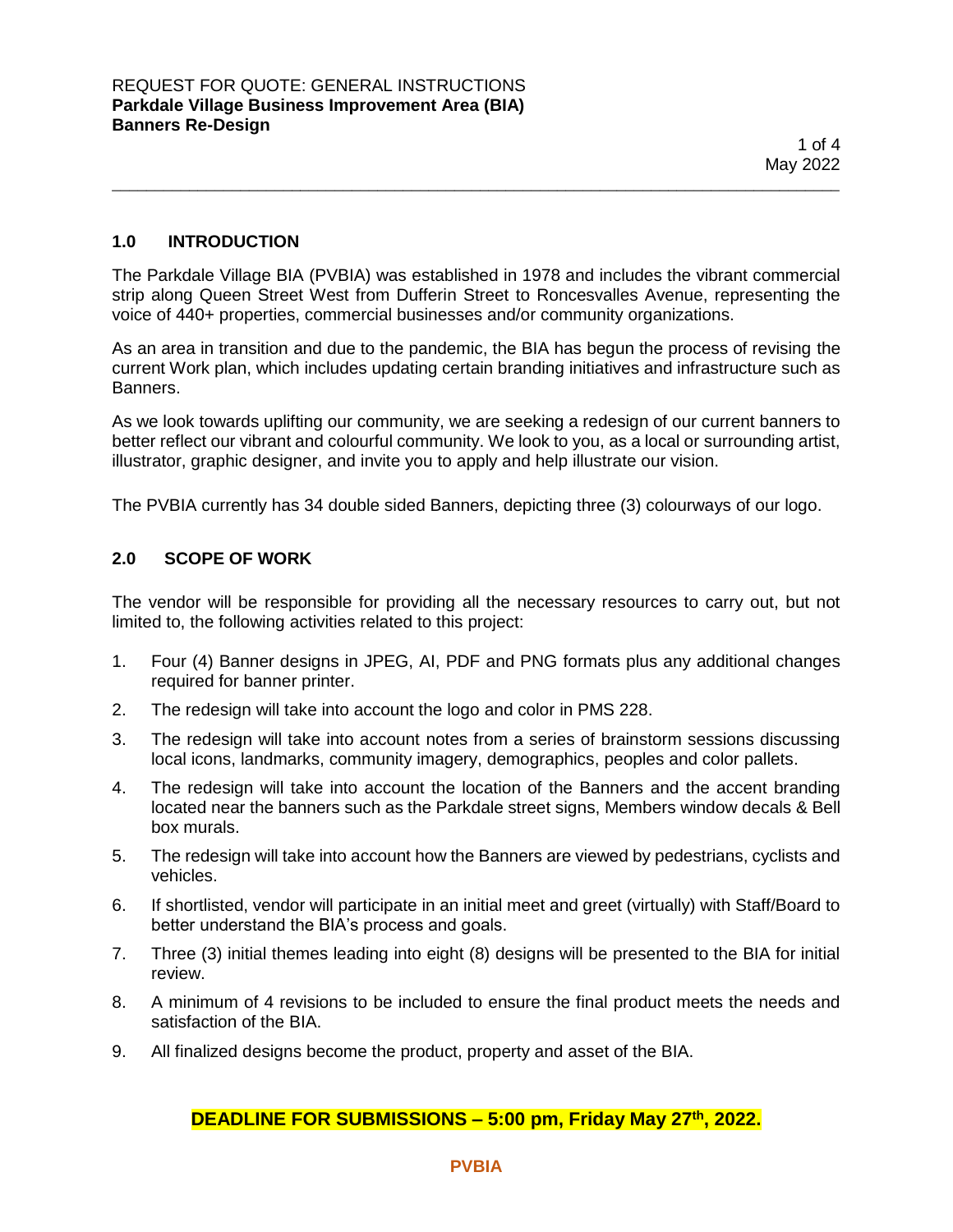# **3.0 APPLICATION CONTENT**

- 1. Include: "Banner RFP" in your email subject line
- 2. Provide samples of past work; attachments or links to portfolio will be accepted
- 3. Provide estimates for scope of work, you may include any additional description of your process to better help illustrate your estimates

\_\_\_\_\_\_\_\_\_\_\_\_\_\_\_\_\_\_\_\_\_\_\_\_\_\_\_\_\_\_\_\_\_\_\_\_\_\_\_\_\_\_\_\_\_\_\_\_\_\_\_\_\_\_\_\_\_\_\_\_\_\_\_\_\_\_\_\_\_\_\_\_\_\_\_\_\_\_\_\_\_\_\_\_\_

- 4. Provide estimates for potential 'additional work' such as consulting with outside resources
- 5. Indicate any experience working on banners or outdoor/street facing signage.
- 6. Indicate any local experiences and/or work within Parkdale Village.
- 7. Include a brief statement of themes or imagery you would explore for such a project.
- 8. Arts collectives or arts groups are welcome to apply.

## **4.0 ADDITIONAL WORK**

The Parkdale Village BIA has the right to change, add or delete items or quantities included in this Request for Quote, to fit budgetary or permitting needs, or as site conditions require; and by accepting this Request for Quote, the Vendor shall take into account said changes that could take place.

The PVBIA recognizes that the Vendor may want to explore or consult other resources within the scope of the project in order to ensure themes and designs are locally accurate. The Vendor will present estimates associated with any Additional Work.

### **5.0 BILLING**

Prior to substantial completion and final payment/invoicing, the Vendor shall submit three (3) **Invoices** to:

The Parkdale Village BIA 1313 Queen Street West Toronto, Ontario M6K 1L8 Attention: Executive Director

### **6.0 EVALUATION**

Vendor will be selected by the Board and will be based on four (4) criteria;

- 1. Samples of past work provided.
- 2. Experience working on banners or outdoor/street facing signage.
- 3. Any local experiences and/or work within Parkdale Village.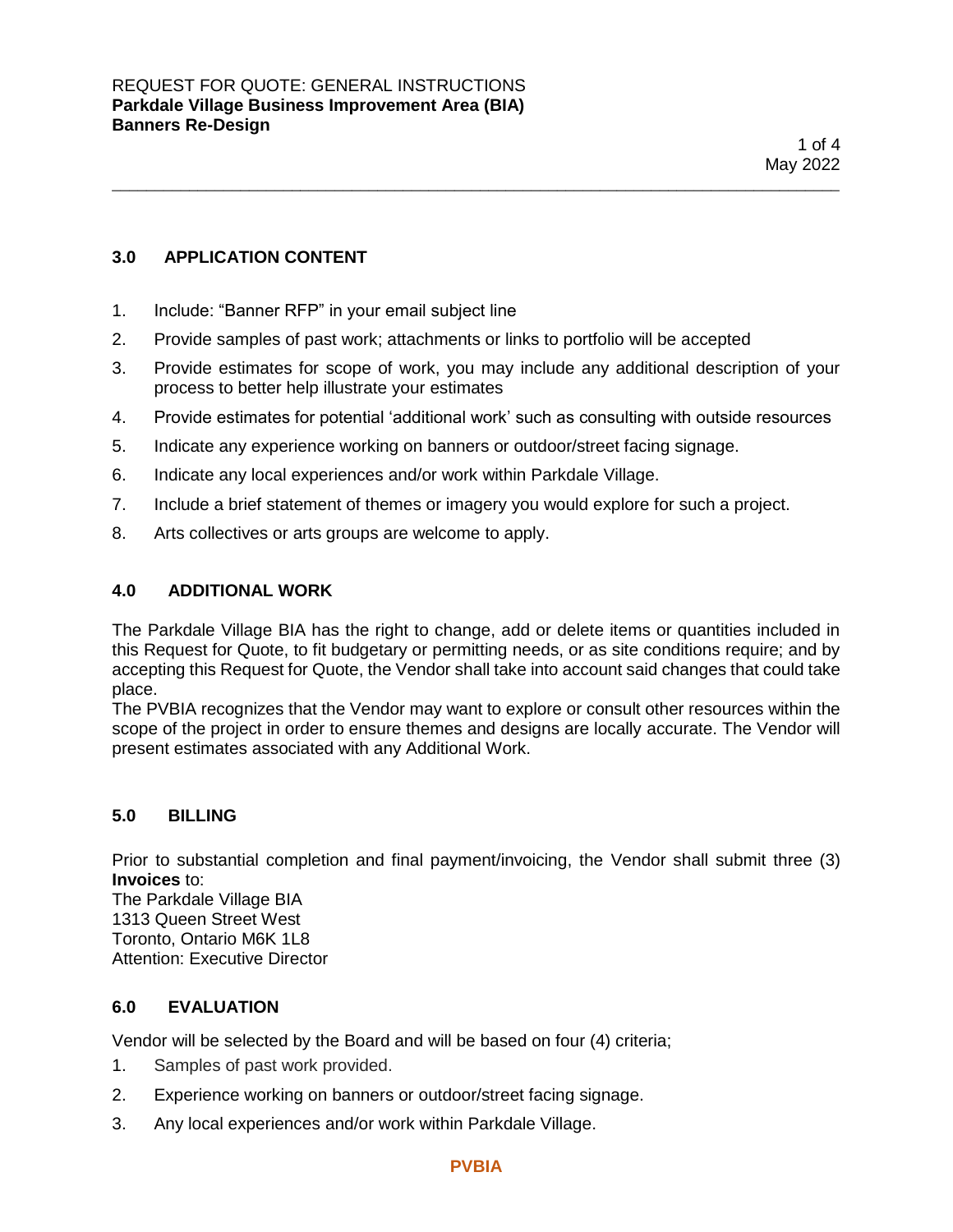$1$  of  $4$ May 2022

### 4. Budgeted estimates.

This PVBIA project is committed to providing equitable access to opportunities and experiences to people facing economic disadvantage, discrimination and/or barriers to equal opportunity including those from equity-seeking communities protected by human rights legislation.

\_\_\_\_\_\_\_\_\_\_\_\_\_\_\_\_\_\_\_\_\_\_\_\_\_\_\_\_\_\_\_\_\_\_\_\_\_\_\_\_\_\_\_\_\_\_\_\_\_\_\_\_\_\_\_\_\_\_\_\_\_\_\_\_\_\_\_\_\_\_\_\_\_\_\_\_\_\_\_\_\_\_\_\_\_

These communities include, but are not limited to: Aboriginal communities, racial minorities, persons living with disabilities, women, newcomers, youth, LGBTQ2S+, and vulnerable populations including people who are homeless or under-housed, and persons living with mental health challenges. In doing so the PVBIA project aims to achieve positive outcomes and experiences for people disproportionately affected by poverty and discrimination.

## **7.0 SCHEDULE**

The work schedule starts June 7, 2022 and ends July 1, unless otherwise agreed upon, after award, by the Parkdale Village BIA and the Vendor.

### **8.0 ATTACHMENTS**

- a) Current Logo and Pantones
- b) Additional branding materials; Parkdale street signs, Members window decals & Bell box murals.
- c) Banner Location Map
- d) Brainstorm Notes provided once project awarded

### **9.0 PRICING**

For your estimate to be considered, pricing must be provided on all items listed in the Price Schedule.

#### **10.0 PRICE SCHEDULE**

Price shall include the supply of all services and additional work, excluding harmonized sales tax.

### **11.0 CHANGE ORDERS**

Any changes to the scope of work and value of the purchase order are to be directed in writing, via a change order, to be approved by the Parkdale Village BIA, prior to the commencement of any additional work.

### **END OF SECTION**

**PVBIA**